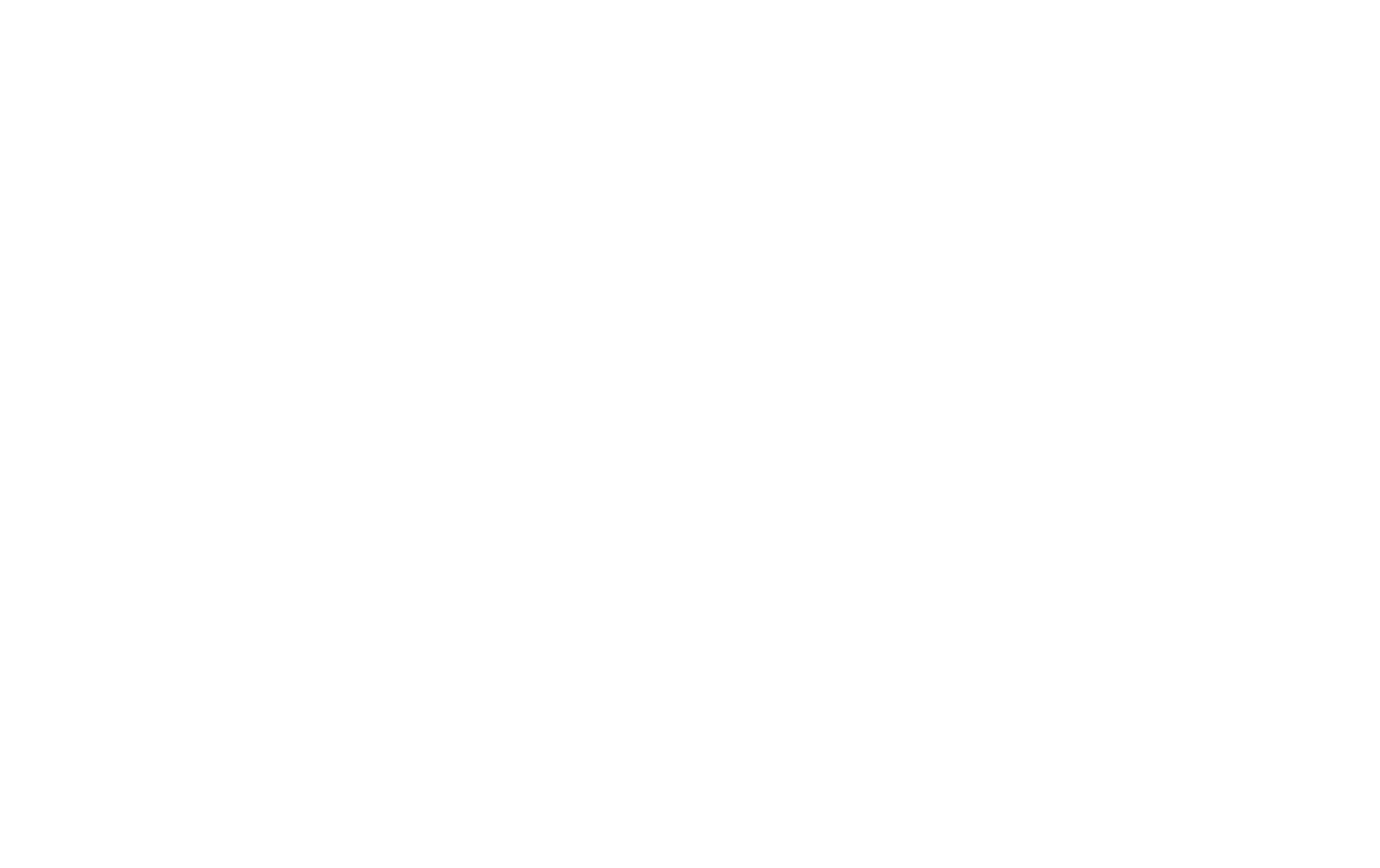## CONSEJO PROVINCIAL DE EDUCACION PAGINA: 1 JUNTA DE CLASIFICACION DE EDUCACION PRIMARIA FECHA DE EMISION:06/12/2021

# LISTADO DEFINITIVO DOCENTES TITULARES ASCENSO POR ESCUELA A¥O 2022.-

# ÚÄÄÄÄÄÄÄÄÄÄÄÄÄÄÄÄÄÄÄÄÄÄÄÄÄÄÄÄÄÄÄÄÄÄÄÄÄÄÄÄÄÄÄÄÄÄÄÄÄÄÄÄÄÄÄÄÄÄÄÄÄÄÄÄÄÄÄÄÄÄÄÄÄÄÄÄÄ¿ <sup>3</sup>Localidad: Calafate Establecimiento: ESCUELA N 9 3 ÀÄÄÄÄÄÄÄÄÄÄÄÄÄÄÄÄÄÄÄÄÄÄÄÄÄÄÄÄÄÄÄÄÄÄÄÄÄÄÄÄÄÄÄÄÄÄÄÄÄÄÄÄÄÄÄÄÄÄÄÄÄÄÄÄÄÄÄÄÄÄÄÄÄÄÄÄÄÙ

| Nro Apellido y Nombre Tit A.P. ---- SERVICIOS DOCENTES   ----- Ant. Cult Resi. M.A. ATP O.T.  |                       | M.A/E Vic Dir Sup S.T. Voc D.N. Asis Dict |       |       |                          |              | PUBL ACTIVIDADES C.C. J.E. OTRO S.D.I AIdp<br>LOC PROV NA/IN |                          | PUNT.<br><b>GRAL</b> | OBSERVAC. | <b>PREMIOS</b> |
|-----------------------------------------------------------------------------------------------|-----------------------|-------------------------------------------|-------|-------|--------------------------|--------------|--------------------------------------------------------------|--------------------------|----------------------|-----------|----------------|
| <sup>3</sup> VICEDIRECTORES CON 3 A¥OS EN CONDICIONES DE ACCEDER A LA DIRECCION               |                       |                                           |       |       |                          |              |                                                              |                          |                      |           |                |
| CARRIZO LILA BLANCA 9 0.20 1.60 2.40 2.80 0.75<br>2 CUEVAS ALEJANDRA<br>3 MUTIS CECILIA MARTA | 3.002.40<br>8.00 2.10 |                                           | ,. 00 | 10.00 | 10.00 1.00<br>10.00 1.40 | 5.25<br>3.00 | 0.10 0.10 0.15<br>0.05                                       | 3.00 39.35<br>3.00 33.40 | 28.85                |           | 0.300          |

|                                             | M.A/E Vic Dir Sup S.T. Voc D.N. Asis Dict                                                                                                                                                            |      |                                   |              | Nro Apellido y Nombre Tit A.P. ---- SERVICIOS DOCENTES ----- Ant. Cult Resi. M.A. ATP O.T. PUBL ACTIVIDADES C.C. J.E. OTRO S.D.I Aldp PUNT. OBSERVAC. PREMIOS<br>LOC PROV NA/IN | <b>GRAL</b>                       |       |
|---------------------------------------------|------------------------------------------------------------------------------------------------------------------------------------------------------------------------------------------------------|------|-----------------------------------|--------------|---------------------------------------------------------------------------------------------------------------------------------------------------------------------------------|-----------------------------------|-------|
|                                             | <sup>3</sup> VICEDI RECTORES CON 3 A¥OS EN CONDICIONES DE ACCEDER A LA DIRECCION<br>لة المستقدم المستقدم المستقدم المستقدم المستقدم المستقدم المستقدم المستقدم المستقدم المستقدم المستقدم المستقدم ا |      |                                   |              |                                                                                                                                                                                 |                                   |       |
| 2 CUEVAS ALEJANDRA<br>3 MUTIS CECILIA MARTA | CARRIZO LILA BLANCA 9 0.20 1.60 2.40 2.80 0.75<br>3.002.40<br>3.002.10                                                                                                                               | 3.00 | 10,00 1,00<br>10.00<br>10.00 1.40 | 5.25<br>3.00 | $0.10$ $0.10$ $0.15$<br>0.05                                                                                                                                                    | 3.00 39.35<br>3.00 33.40<br>28.85 | 0.300 |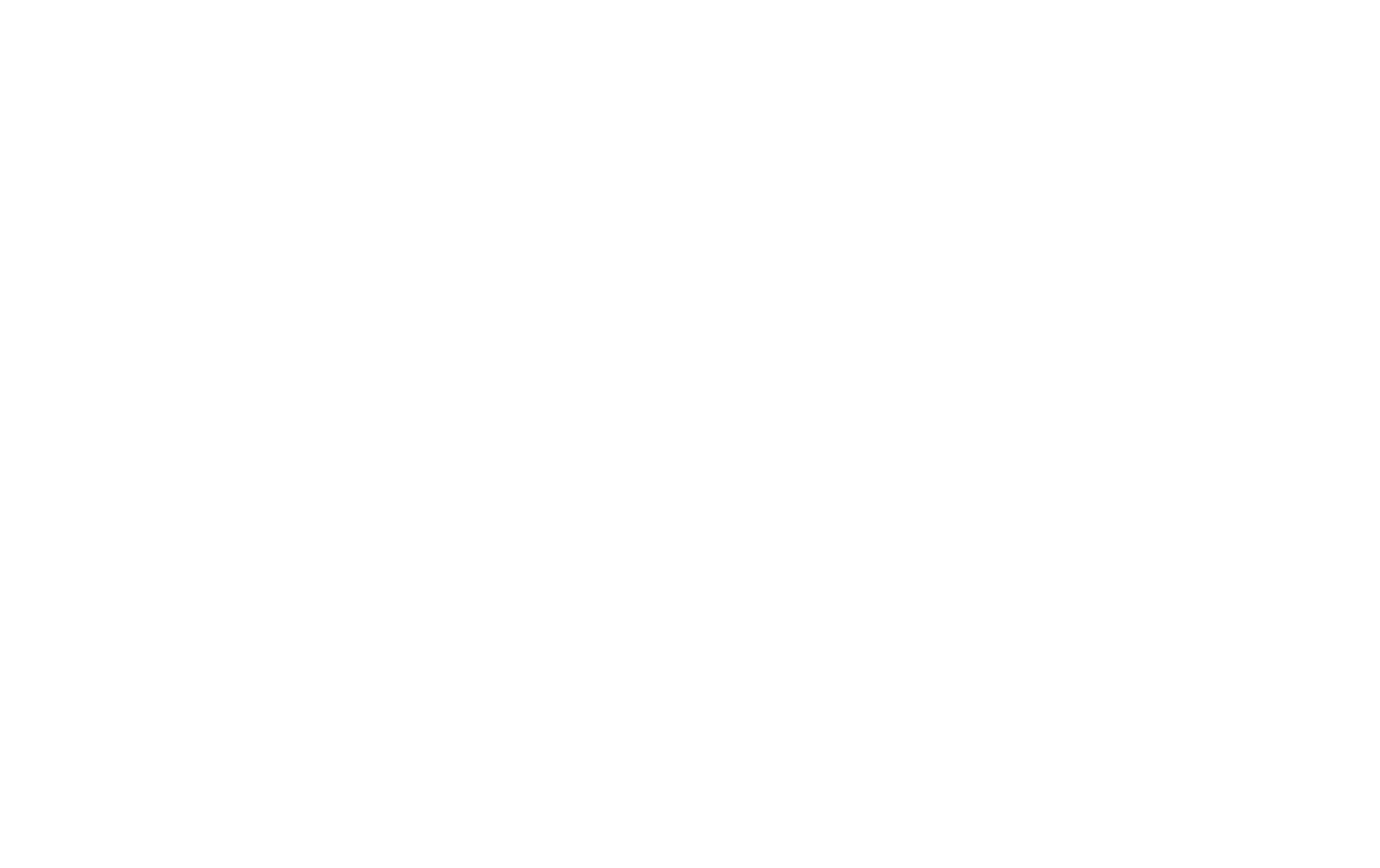## CONSEJO PROVINCIAL DE EDUCACION PAGINA: 2 JUNTA DE CLASIFICACION DE EDUCACION PRIMARIA FECHA DE EMISION:06/12/2021

# LISTADO DEFINITIVO DOCENTES TITULARES ASCENSO POR ESCUELA A¥O 2022.-

 ÚÄÄÄÄÄÄÄÄÄÄÄÄÄÄÄÄÄÄÄÄÄÄÄÄÄÄÄÄÄÄÄÄÄÄÄÄÄÄÄÄÄÄÄÄÄÄÄÄÄÄÄÄÄÄÄÄÄÄÄÄÄÄÄÄÄÄÄÄÄÄÄÄÄÄÄÄÄ¿ <sup>3</sup>Localidad: Calafate Establecimiento: ESCUELA N 73 3 ÀÄÄÄÄÄÄÄÄÄÄÄÄÄÄÄÄÄÄÄÄÄÄÄÄÄÄÄÄÄÄÄÄÄÄÄÄÄÄÄÄÄÄÄÄÄÄÄÄÄÄÄÄÄÄÄÄÄÄÄÄÄÄÄÄÄÄÄÄÄÄÄÄÄÄÄÄÄÙ

 ----------------------------------------------------------------------------------------------------------------------------------------------------------------------------- Nro Apellido y Nombre Tit A.P. ---- SERVICIOS DOCENTES ----- Ant. Cult Resi. M.A. ATP O.T. PUBL ACTIVIDADES C.C. J.E. OTRO S.D.I Aldp PUNT. OBSERVAC. PREMIOS Ord M.A/E Vic Dir Sup S.T. Voc D.N. Asis Dict LOC PROV NA/IN GRAL. -----------------------------------------------------------------------------------------------------------------------------------------------------------------------------

 ÚÄÄÄÄÄÄÄÄÄÄÄÄÄÄÄÄÄÄÄÄÄÄÄÄÄÄÄÄÄÄÄÄÄÄÄÄÄÄÄÄÄÄÄÄÄÄÄÄÄÄÄÄÄÄÄÄÄÄÄÄÄÄÄÄÄÄÄÄÄÄÄÄÄÄÄÄÄÄÄÄÄÄÄÄÄ¿ <sup>3</sup> VICEDIRECTORES CON 3 A¥OS EN CONDICIONES DE ACCEDER A LA DIRECCION <sup>3</sup> ÀÄÄÄÄÄÄÄÄÄÄÄÄÄÄÄÄÄÄÄÄÄÄÄÄÄÄÄÄÄÄÄÄÄÄÄÄÄÄÄÄÄÄÄÄÄÄÄÄÄÄÄÄÄÄÄÄÄÄÄÄÄÄÄÄÄÄÄÄÄÄÄÄÄÄÄÄÄÄÄÄÄÄÄÄÄÙ

| COSTA            | 4.80 1.20             | 3.00          | $\sim$ $\sim$ $\sim$ | 3.00 31.25 |
|------------------|-----------------------|---------------|----------------------|------------|
| MEDRANO          | 0.20                  | 10.00         | U. US                |            |
| MA¥E SILVIA INES | 4.00 1.20<br>$.00 \,$ | 10.00<br>3.00 |                      | 3.00 31.20 |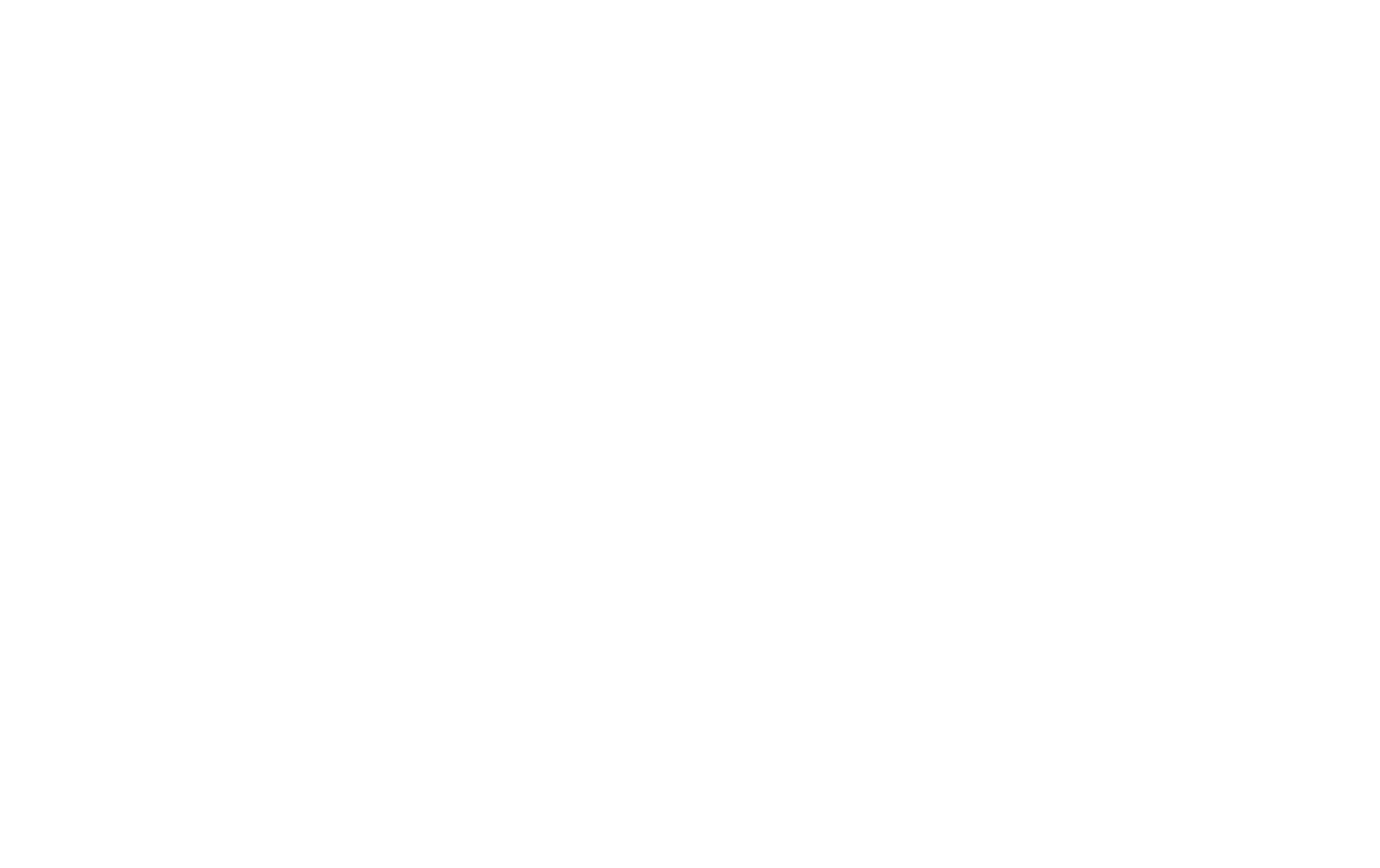## CONSEJO PROVINCIAL DE EDUCACION PAGINA: 3 JUNTA DE CLASIFICACION DE EDUCACION PRIMARIA FECHA DE EMISION:06/12/2021

# LISTADO DEFINITIVO DOCENTES TITULARES ASCENSO POR ESCUELA A¥O 2022.-

 ----------------------------------------------------------------------------------------------------------------------------------------------------------------------------- Nro Apellido y Nombre Tit A.P. ---- SERVICIOS DOCENTES ----- Ant. Cult Resi. M.A. ATP O.T. PUBL ACTIVIDADES C.C. J.E. OTRO S.D.I Aldp PUNT. OBSERVAC. PREMIOS Ord M.A/E Vic Dir Sup S.T. Voc D.N. Asis Dict LOC PROV NA/IN GRAL.

# ÚÄÄÄÄÄÄÄÄÄÄÄÄÄÄÄÄÄÄÄÄÄÄÄÄÄÄÄÄÄÄÄÄÄÄÄÄÄÄÄÄÄÄÄÄÄÄÄÄÄÄÄÄÄÄÄÄÄÄÄÄÄÄÄÄÄÄÄÄÄÄÄÄÄÄÄÄÄ¿ <sup>3</sup>Localidad: Calafate Establecimiento: ESCUELA N 80 <sup>3</sup> ÀÄÄÄÄÄÄÄÄÄÄÄÄÄÄÄÄÄÄÄÄÄÄÄÄÄÄÄÄÄÄÄÄÄÄÄÄÄÄÄÄÄÄÄÄÄÄÄÄÄÄÄÄÄÄÄÄÄÄÄÄÄÄÄÄÄÄÄÄÄÄÄÄÄÄÄÄÄÙ

| Nro Apel<br>ിറ | -----<br>. A/E | SERVICIOS DOCENTES<br>Voc D.<br>Vic Dir Sup S.T | M A<br>ATP<br>Resi<br>Ant<br>Asis Dict | PUBL<br>ACTI VI DADES C<br><b>PROV</b><br>NA/IN | PUNT.<br><b>PREMIOS</b><br>OTRO S.D.<br>AI do<br><b>KAL</b> |
|----------------|----------------|-------------------------------------------------|----------------------------------------|-------------------------------------------------|-------------------------------------------------------------|
|                |                |                                                 |                                        |                                                 |                                                             |

 ÚÄÄÄÄÄÄÄÄÄÄÄÄÄÄÄÄÄÄÄÄÄÄÄÄÄÄÄÄÄÄÄÄÄÄÄÄÄÄÄÄÄÄÄÄÄÄÄÄÄÄÄÄÄÄÄÄÄÄÄÄÄÄÄÄÄÄÄÄÄÄÄÄÄÄÄÄÄÄÄÄÄÄÄÄÄ¿ <sup>3</sup> VICEDIRECTORES CON 3 A¥OS EN CONDICIONES DE ACCEDER A LA DIRECCION <sup>3</sup> ÀÄÄÄÄÄÄÄÄÄÄÄÄÄÄÄÄÄÄÄÄÄÄÄÄÄÄÄÄÄÄÄÄÄÄÄÄÄÄÄÄÄÄÄÄÄÄÄÄÄÄÄÄÄÄÄÄÄÄÄÄÄÄÄÄÄÄÄÄÄÄÄÄÄÄÄÄÄÄÄÄÄÄÄÄÄÙ

| <b>BRUNET</b><br><b>VERONI CA</b> | 2.80 2.10 0.40<br>9 0.20             | 3.00<br>10.00 1<br>. 40 | 5.00         | 0.10          | 35.20              |
|-----------------------------------|--------------------------------------|-------------------------|--------------|---------------|--------------------|
| 2 ROSALES JUAN CARLOS             | 0. 20<br>3.00<br>.503.20<br>$\Omega$ | 3.00<br>10.00           | 0.10         | 0.20          | $-0.50$ 3.00 33.70 |
| RAMOS MARIA ISABEL                | 600.90                               | 2.05<br>10.001<br>-40   | .00          |               | 31.95<br>3.00      |
| CHI OCCHI O LAURA                 | 9 0.20<br>3.40 0.90 2.00             | 3.00<br>10.00           | 2.00<br>0.20 |               | 30.85              |
| 5 SILVA CLAUDIA                   | 00 0.90 4.00                         | 3.00<br>10.00 0.50      |              | $0.05$ $0.10$ | 30.55              |
| LUNA MIRTA NOEMI                  | $9 \t 0.20$<br>602.40                | 3.00<br>10.00           | 1.25<br>0.20 | 0.10          | 29.75              |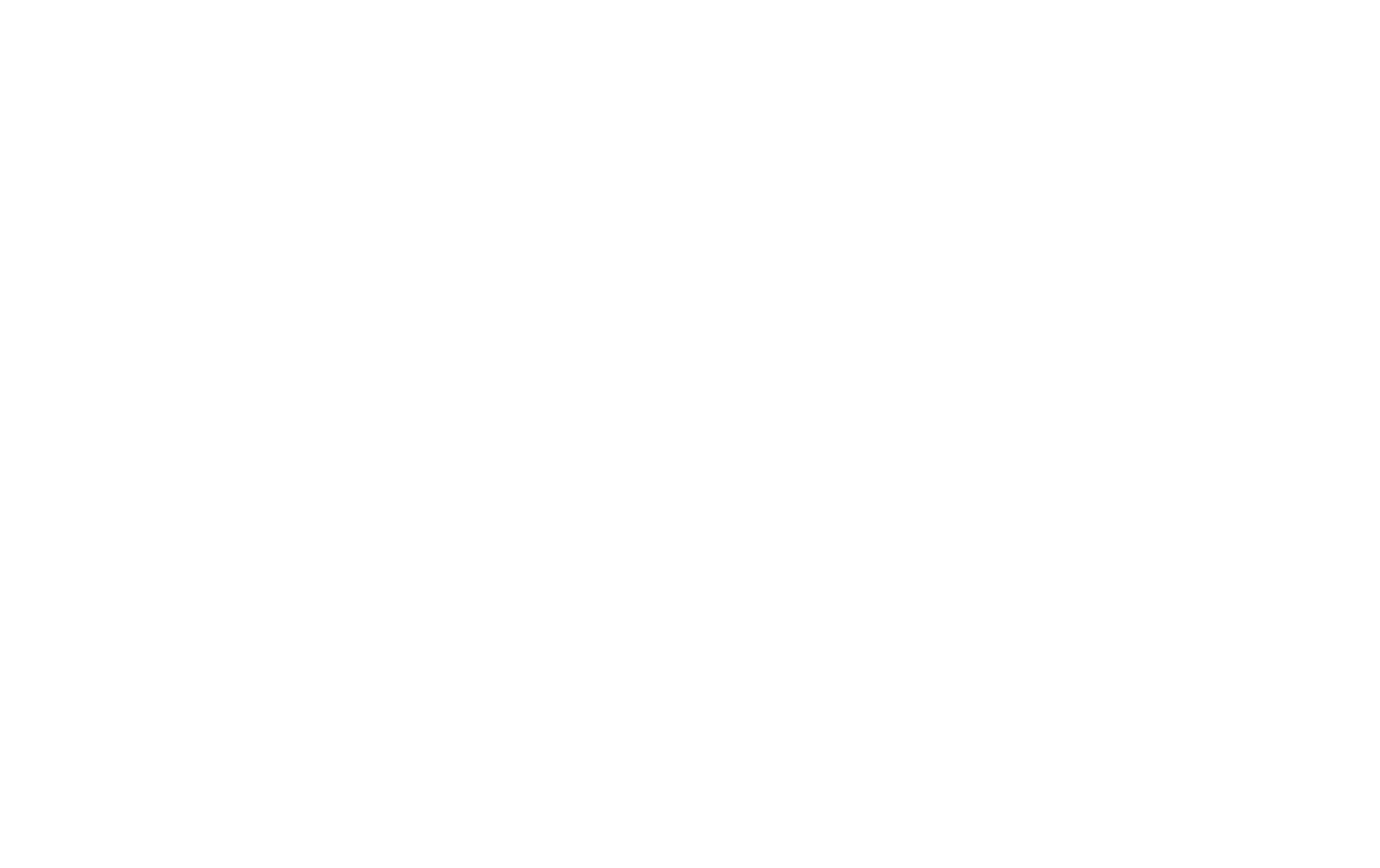# CONSEJO PROVINCIAL DE EDUCACION PAGINA: 4 JUNTA DE CLASIFICACION DE EDUCACION PRIMARIA FECHA DE EMISION:06/12/2021

# LISTADO DEFINITIVO DOCENTES TITULARES ASCENSO POR ESCUELA A¥O 2022.-

 ÚÄÄÄÄÄÄÄÄÄÄÄÄÄÄÄÄÄÄÄÄÄÄÄÄÄÄÄÄÄÄÄÄÄÄÄÄÄÄÄÄÄÄÄÄÄÄÄÄÄÄÄÄÄÄÄÄÄÄÄÄÄÄÄÄÄÄÄÄÄÄÄÄÄÄÄÄÄ¿ <sup>3</sup>Localidad: Calafate Establecimiento: ESCUELA N 89 3 ÀÄÄÄÄÄÄÄÄÄÄÄÄÄÄÄÄÄÄÄÄÄÄÄÄÄÄÄÄÄÄÄÄÄÄÄÄÄÄÄÄÄÄÄÄÄÄÄÄÄÄÄÄÄÄÄÄÄÄÄÄÄÄÄÄÄÄÄÄÄÄÄÄÄÄÄÄÄÙ

 ----------------------------------------------------------------------------------------------------------------------------------------------------------------------------- Nro Apellido y Nombre Tit A.P. ---- SERVICIOS DOCENTES ----- Ant. Cult Resi. M.A. ATP O.T. PUBL ACTIVIDADES C.C. J.E. OTRO S.D.I Aldp PUNT. OBSERVAC. PREMIOS Ord M.A/E Vic Dir Sup S.T. Voc D.N. Asis Dict LOC PROV NA/IN GRAL. -----------------------------------------------------------------------------------------------------------------------------------------------------------------------------

 ÚÄÄÄÄÄÄÄÄÄÄÄÄÄÄÄÄÄÄÄÄÄÄÄÄÄÄÄÄÄÄÄÄÄÄÄÄÄÄÄÄÄÄÄÄÄÄÄÄÄÄÄÄÄÄÄÄÄÄÄÄÄÄÄÄÄÄÄÄÄÄÄÄÄÄÄÄÄÄÄÄÄÄÄÄÄ¿ <sup>3</sup> VICEDIRECTORES CON 3 A¥OS EN CONDICIONES DE ACCEDER A LA DIRECCION <sup>3</sup> ÀÄÄÄÄÄÄÄÄÄÄÄÄÄÄÄÄÄÄÄÄÄÄÄÄÄÄÄÄÄÄÄÄÄÄÄÄÄÄÄÄÄÄÄÄÄÄÄÄÄÄÄÄÄÄÄÄÄÄÄÄÄÄÄÄÄÄÄÄÄÄÄÄÄÄÄÄÄÄÄÄÄÄÄÄÄÙ

1 DE MARZO MARIA 9 2.40 1.50 3.00 10.00 0.50 2.25 3.00 31.65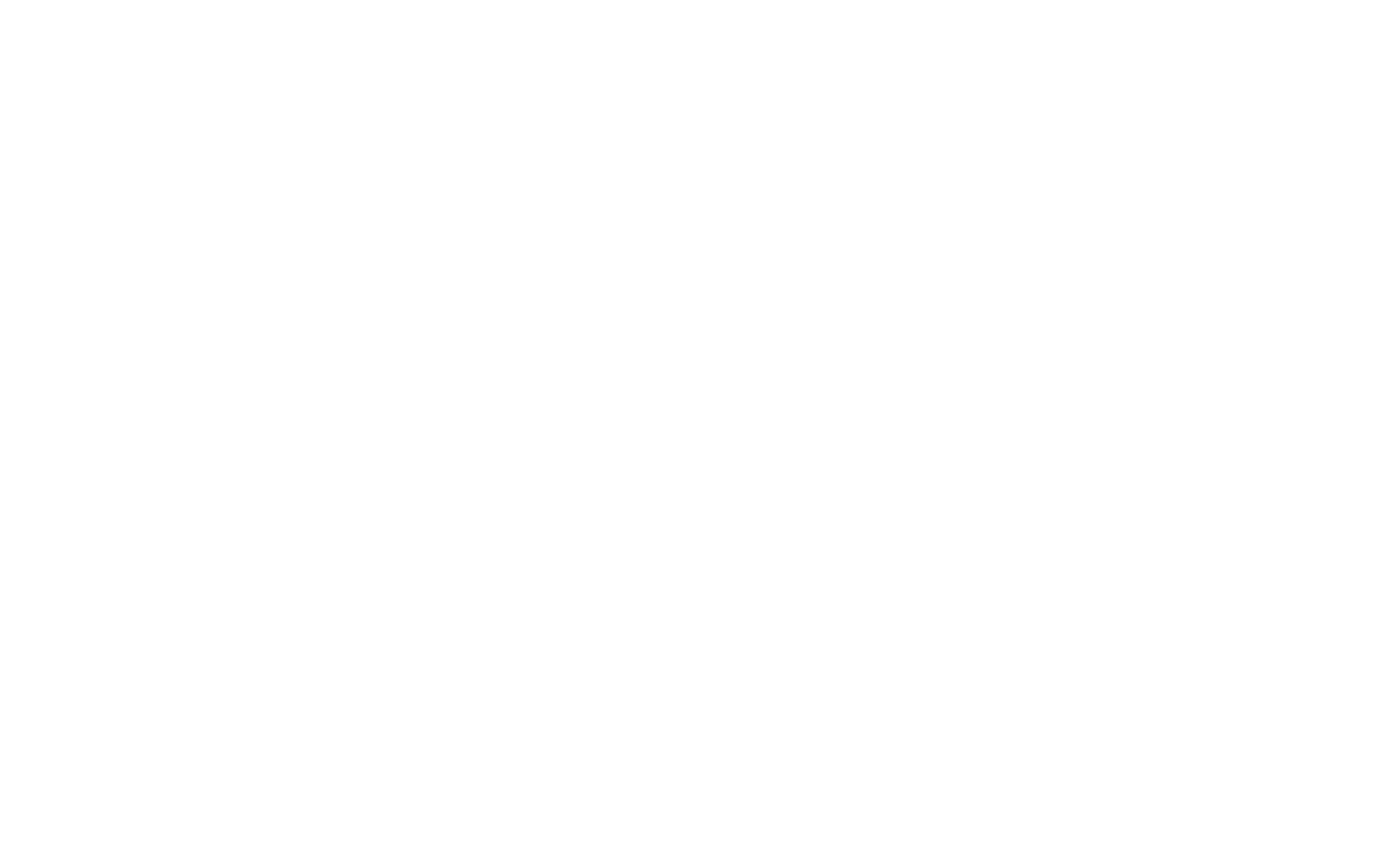# CONSEJO PROVINCIAL DE EDUCACION PAGINA: 5 JUNTA DE CLASIFICACION DE EDUCACION PRIMARIA FECHA DE EMISION:06/12/2021

# LISTADO DEFINITIVO DOCENTES TITULARES ASCENSO POR ESCUELA A¥O 2022.-

 ÚÄÄÄÄÄÄÄÄÄÄÄÄÄÄÄÄÄÄÄÄÄÄÄÄÄÄÄÄÄÄÄÄÄÄÄÄÄÄÄÄÄÄÄÄÄÄÄÄÄÄÄÄÄÄÄÄÄÄÄÄÄÄÄÄÄÄÄÄÄÄÄÄÄÄÄÄÄ¿ <sup>3</sup>Localidad: Calafate Establecimiento: EDJA-EGB N 11 <sup>3</sup> ÀÄÄÄÄÄÄÄÄÄÄÄÄÄÄÄÄÄÄÄÄÄÄÄÄÄÄÄÄÄÄÄÄÄÄÄÄÄÄÄÄÄÄÄÄÄÄÄÄÄÄÄÄÄÄÄÄÄÄÄÄÄÄÄÄÄÄÄÄÄÄÄÄÄÄÄÄÄÙ

 ----------------------------------------------------------------------------------------------------------------------------------------------------------------------------- Nro Apellido y Nombre Tit A.P. ---- SERVICIOS DOCENTES ----- Ant. Cult Resi. M.A. ATP O.T. PUBL ACTIVIDADES C.C. J.E. OTRO S.D.I Aldp PUNT. OBSERVAC. PREMIOS Ord M.A/E Vic Dir Sup S.T. Voc D.N. Asis Dict LOC PROV NA/IN GRAL. -----------------------------------------------------------------------------------------------------------------------------------------------------------------------------

 ÚÄÄÄÄÄÄÄÄÄÄÄÄÄÄÄÄÄÄÄÄÄÄÄÄÄÄÄÄÄÄÄÄÄÄÄÄÄÄÄÄÄÄÄÄÄÄÄÄÄÄÄÄÄÄÄÄÄÄÄÄÄÄÄÄÄÄÄÄÄÄÄÄÄÄÄÄÄÄÄÄÄÄÄÄÄ¿ <sup>3</sup> VICEDIRECTORES CON 3 A¥OS EN CONDICIONES DE ACCEDER A LA DIRECCION <sup>3</sup> ÀÄÄÄÄÄÄÄÄÄÄÄÄÄÄÄÄÄÄÄÄÄÄÄÄÄÄÄÄÄÄÄÄÄÄÄÄÄÄÄÄÄÄÄÄÄÄÄÄÄÄÄÄÄÄÄÄÄÄÄÄÄÄÄÄÄÄÄÄÄÄÄÄÄÄÄÄÄÄÄÄÄÄÄÄÄÙ

1 BALMACEDA OSCAR 9 3.80 1.20 0.40 3.00 10.00 0.10 0.05 27.55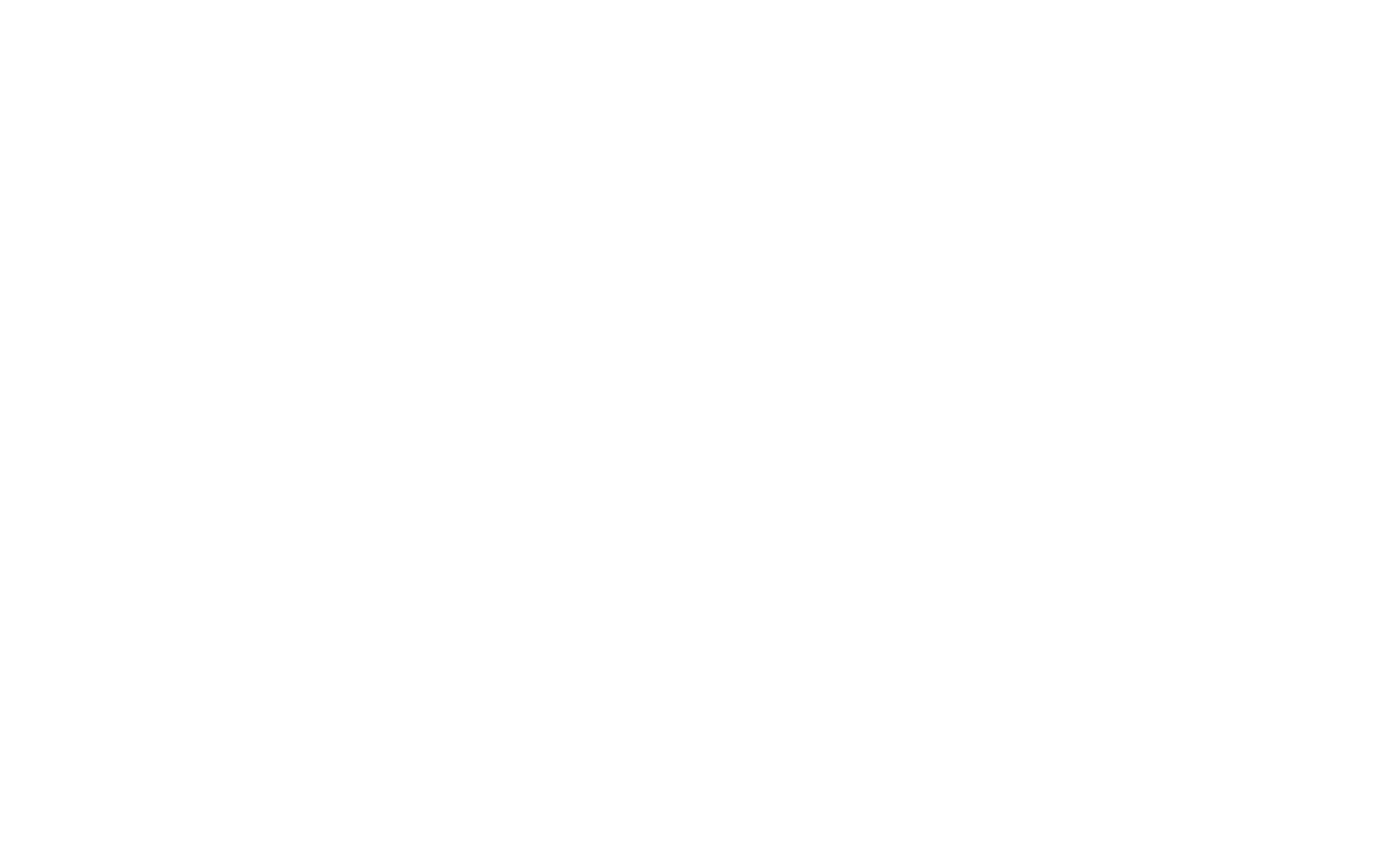# CONSEJO PROVINCIAL DE EDUCACION PAGINA: 6 JUNTA DE CLASIFICACION DE EDUCACION PRIMARIA FECHA DE EMISION:06/12/2021

# LISTADO DEFINITIVO DOCENTES TITULARES ASCENSO POR ESCUELA A¥O 2022.-

# ÚÄÄÄÄÄÄÄÄÄÄÄÄÄÄÄÄÄÄÄÄÄÄÄÄÄÄÄÄÄÄÄÄÄÄÄÄÄÄÄÄÄÄÄÄÄÄÄÄÄÄÄÄÄÄÄÄÄÄÄÄÄÄÄÄÄÄÄÄÄÄÄÄÄÄÄÄÄ¿ <sup>3</sup>Localidad: Calafate Establecimiento: ESCUELA N 9 3 ÀÄÄÄÄÄÄÄÄÄÄÄÄÄÄÄÄÄÄÄÄÄÄÄÄÄÄÄÄÄÄÄÄÄÄÄÄÄÄÄÄÄÄÄÄÄÄÄÄÄÄÄÄÄÄÄÄÄÄÄÄÄÄÄÄÄÄÄÄÄÄÄÄÄÄÄÄÄÙ

| MAESTROS DE A¥O EN CONDICIONES DE ACCEDER A LA VICEDIRECCION DE EGB 1 Y 2 3<br>5.20 0.30<br>0.05<br>POGORZELSKY MARIA<br>3.00<br>10.00 0.10 0.10<br>3.00 34.50<br>3.75<br>3.00<br>10.00 0.10<br>3.00 33.70<br>4.60<br>4.00<br>2 ALFARO MARIA CELESTE 9<br>5.25<br>3.00<br>3.00<br>3.00 33.55<br>3 BRUNET CARLA NATALIA 9<br>10.00 0.30<br>3.40<br>3.00<br>3.00<br>3.00 31.70<br>4 SORIA EVA KARINA<br>10.00 0.30<br>2.50<br>2.80<br>3.00<br>9.80<br>3.00 30.10<br>5 OJEDA NATALIA VANESA<br>4.60<br>6 MORELL OSCAR JAIME<br>3.00 29.60<br>2.50<br>10.00<br>$0.30 \, 0.20$<br>3.40<br>7 CARCAMO GABRIELA<br>3.00<br>3.00 29.40<br>10.00<br>1.00<br>5.40<br>1.50<br>3.00 28.90<br>10.00<br>8 MAMANI RICARDO DAVID<br>3.60<br>9 VIVEROS ALICIA<br>1.00<br>1.50<br>3.00 28.10<br>10.00<br>3.00<br>3.00<br>3.00 28.00<br>10 ORELLANA JUAN ANGEL<br>10.00<br>1.40<br>11 NU¥EZ MARIA ELENA<br>3.00<br>3.00 26.50<br>9.10<br>1.00<br>26.30<br>5.20<br>3.00<br>12 BARRIOS LUCIA ARIELA<br>9.10 |                   |      |  |           |       |  |      | Nro Apellido y Nombre Tit A.P. ---- SERVICIOS DOCENTES   ----- Ant. Cult Resi. M.A. ATP  0.T. PUBL   ACTIVIDADES  C.C. J.E.<br>Ord                         M.A/E  Vic  Dir  Sup S.T. Voc D.N.  Asis Dict | OTRO S.D.I Aldp | PUNT.<br>GRAL. | OBSERVAC. PREMI OS |
|---------------------------------------------------------------------------------------------------------------------------------------------------------------------------------------------------------------------------------------------------------------------------------------------------------------------------------------------------------------------------------------------------------------------------------------------------------------------------------------------------------------------------------------------------------------------------------------------------------------------------------------------------------------------------------------------------------------------------------------------------------------------------------------------------------------------------------------------------------------------------------------------------------------------------------------------------------------------------------------|-------------------|------|--|-----------|-------|--|------|----------------------------------------------------------------------------------------------------------------------------------------------------------------------------------------------------------|-----------------|----------------|--------------------|
|                                                                                                                                                                                                                                                                                                                                                                                                                                                                                                                                                                                                                                                                                                                                                                                                                                                                                                                                                                                       |                   |      |  |           |       |  |      |                                                                                                                                                                                                          |                 |                |                    |
| 23.80<br>3.40<br>14 TORREZ FABIAN<br>3.00<br>8.40                                                                                                                                                                                                                                                                                                                                                                                                                                                                                                                                                                                                                                                                                                                                                                                                                                                                                                                                     | 13 LAPRIDA LORENA | 2.80 |  | 3.00 0.05 | 10.00 |  | 1.25 | 0.10                                                                                                                                                                                                     |                 | 26.20          |                    |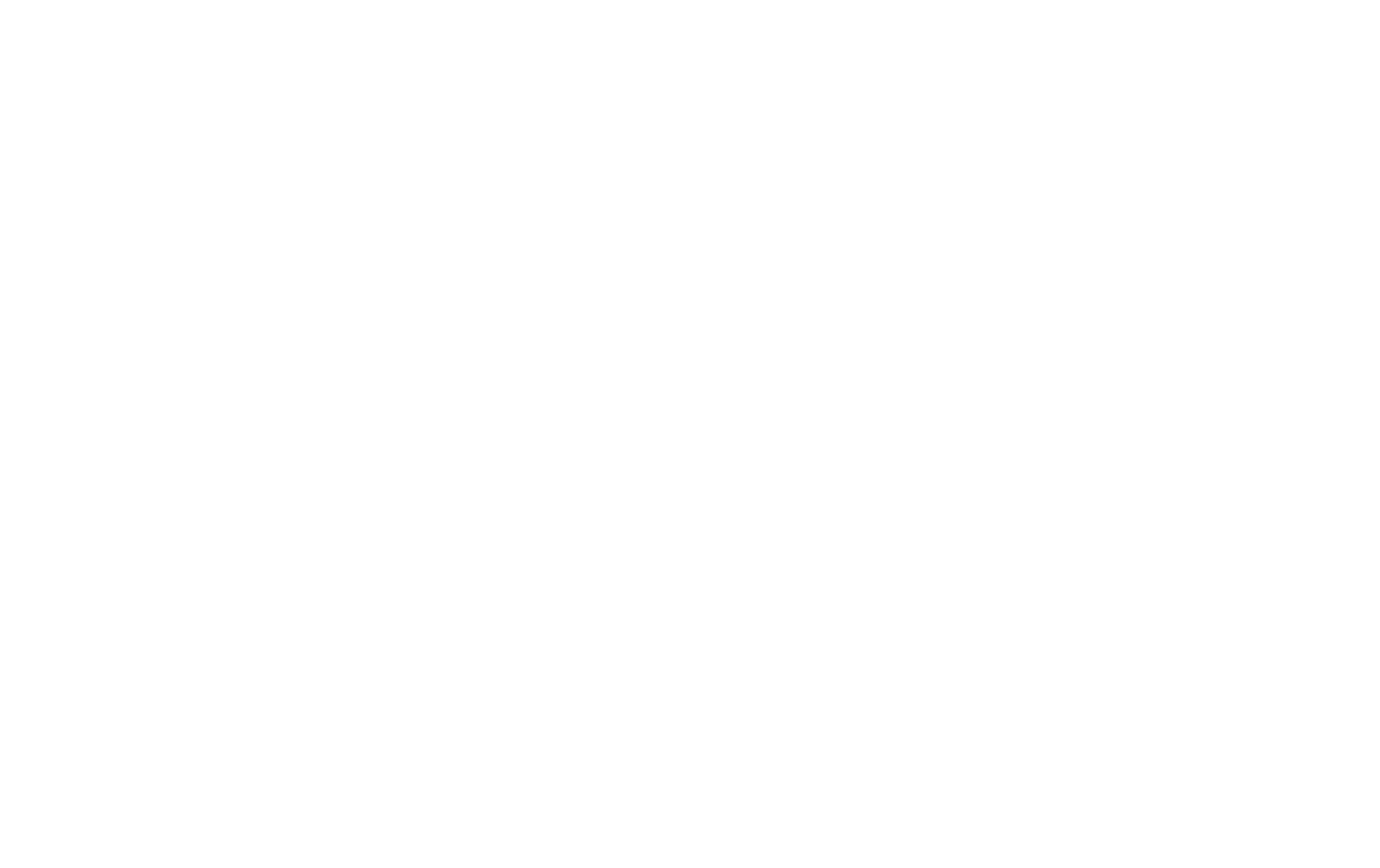CONSEJO PROVINCIAL DE EDUCACION PAGINA: 7 JUNTA DE CLASIFICACION DE EDUCACION PRIMARIA FECHA DE EMISION:06/12/2021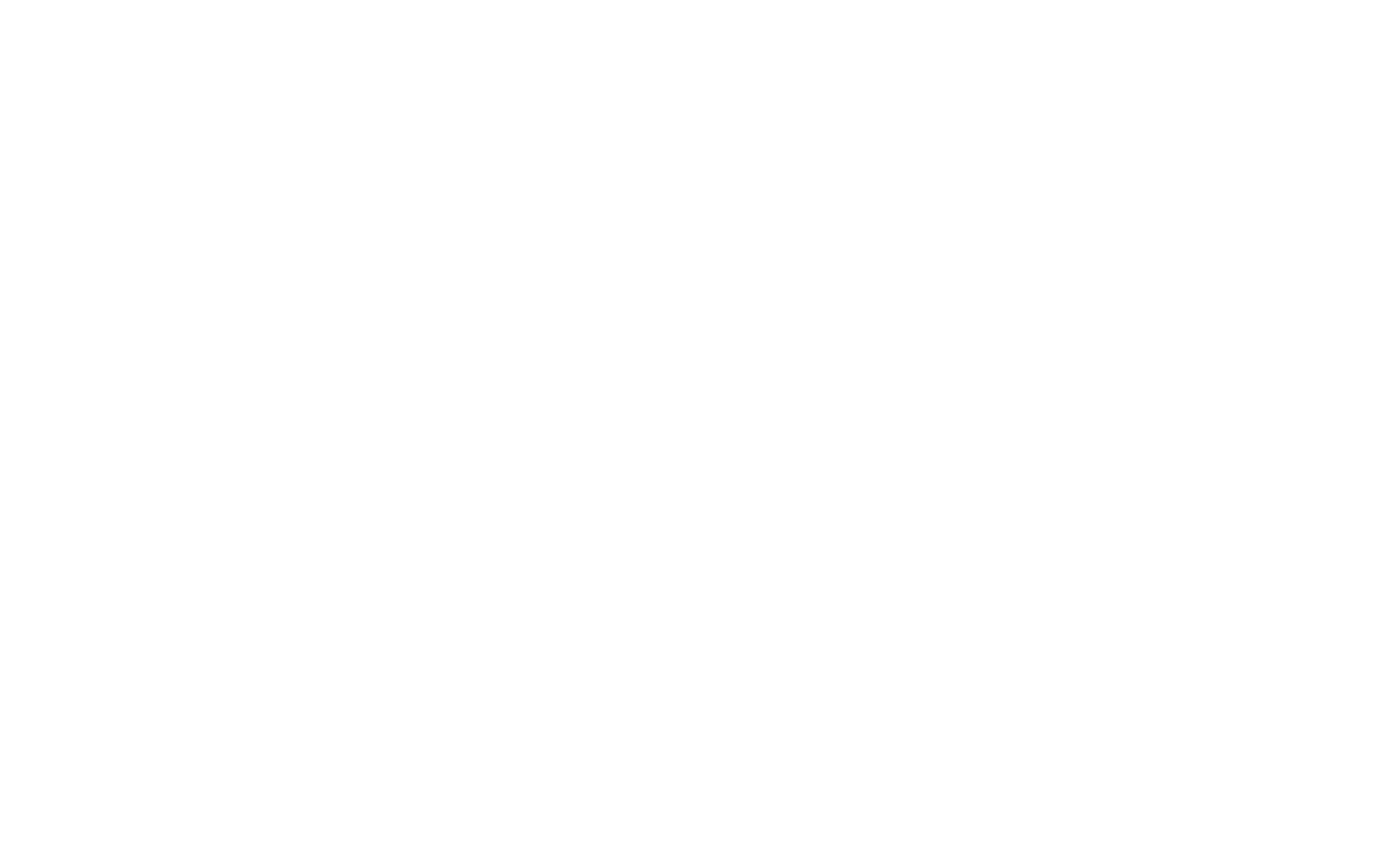# CONSEJO PROVINCIAL DE EDUCACION PAGINA: 8 JUNTA DE CLASIFICACION DE EDUCACION PRIMARIA FECHA DE EMISION:06/12/2021

| Nro Apellido y Nombre Tit A.P. ---- SERVICIOS DOCENTES ----- Ant. Cult Resi. M.A. ATP O.T. PUBL ACTIVIDADES C.C. J.E. OTRO S.D.I Aldp PUNT.<br>Ord           M.A/E Vic Dir Sup S.T. Voc D.N. Asis Dict |   |      |                      |  |  |  |                      |               |                              |       |                      |                |                          |                                            | OBSERVAC. PREMIOS |
|--------------------------------------------------------------------------------------------------------------------------------------------------------------------------------------------------------|---|------|----------------------|--|--|--|----------------------|---------------|------------------------------|-------|----------------------|----------------|--------------------------|--------------------------------------------|-------------------|
| MAESTROS DE A¥O EN CONDICIONES DE ACCEDER A LA VICEDIRECCION DE EGB 1 Y 2 3                                                                                                                            |   |      |                      |  |  |  |                      |               |                              |       |                      |                |                          |                                            |                   |
| ESPINOSA ANALIA<br>2 MORALES RAGGHIANTI<br>3 FRANCHI CLAUDIA                                                                                                                                           | 9 | 0.20 | 4.40<br>5.20<br>3.00 |  |  |  | 3.00<br>3.00<br>3.00 |               | 10.00 0.10<br>10.00<br>10.00 | 0. 20 | 6.75<br>3.50<br>4.00 | 0.50 0.30 0.45 |                          | $3.00$ $38.50$<br>3.00 33.90<br>3.00 32.20 | 1.000             |
| 4 LARROSA ERICA ANALIA<br>5 LOJO MARIA FERNANDA<br>6 RUEDA ELIAS DARDO                                                                                                                                 |   |      | 5.40<br>5.40<br>5.40 |  |  |  | 3.00<br>2.45         | $3.00$ $0.15$ | 10.00<br>10.00<br>10.00      |       |                      | 0.25<br>0.30   | 3.00 30.55<br>2.00 29.15 | 3.00 30.65                                 |                   |
| 7 CANDIA CARINA<br>8 RIOS FLAVIA VANESA                                                                                                                                                                | 9 | 0.20 | 2.60<br>3.20         |  |  |  | 3.00<br>2.90         |               | 10.00 0.10<br>10.00          |       | 1.00                 | $0.05$ $0.10$  | 3.00 28.45               | 3.00 28.70                                 |                   |
| 9 PLAZA ELIZABETH<br>10 JIMENEZ MARIELA<br>11 CABRERA WILMA                                                                                                                                            |   |      | 2.60<br>5.40<br>3.20 |  |  |  | 2.85<br>0.65<br>3.00 |               | 7.00<br>7.70<br>7.00         |       | 3.00<br>3.25         | 0.10<br>0.20   | 2.00 26.55<br>3.00 25.75 | 25.65                                      |                   |
| 12 FERNANDEZ GABRI ELA<br>13 POSSE RODOLFO                                                                                                                                                             |   |      | 3.00<br>3.00         |  |  |  | 2.95<br>3.00         |               | 7.00<br>10.00                |       | 0.50                 | $0.05$ 0.10    | 3.00 25.60               | 25.00                                      |                   |
| 14 RASJIDO CAROLINA<br>15 I DALGO MYRI AM                                                                                                                                                              |   |      | 2.00<br>4.00         |  |  |  | 0.90                 |               | 10.00<br>6.30                |       | 1.00                 | 0.10           | 3.00 25.00               | 20.30                                      |                   |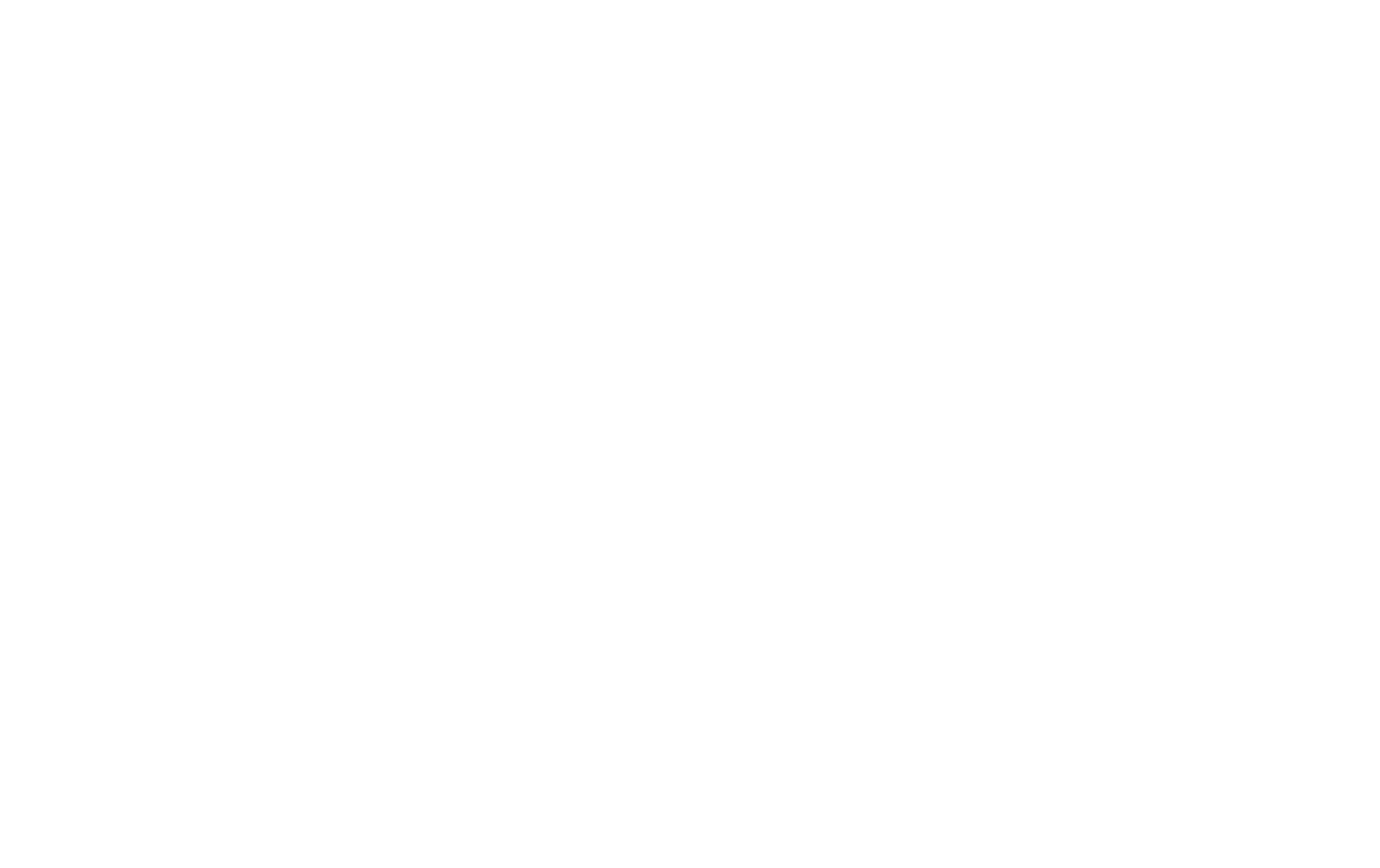CONSEJO PROVINCIAL DE EDUCACION PAGINA: 9 JUNTA DE CLASIFICACION DE EDUCACION PRIMARIA FECHA DE EMISION:06/12/2021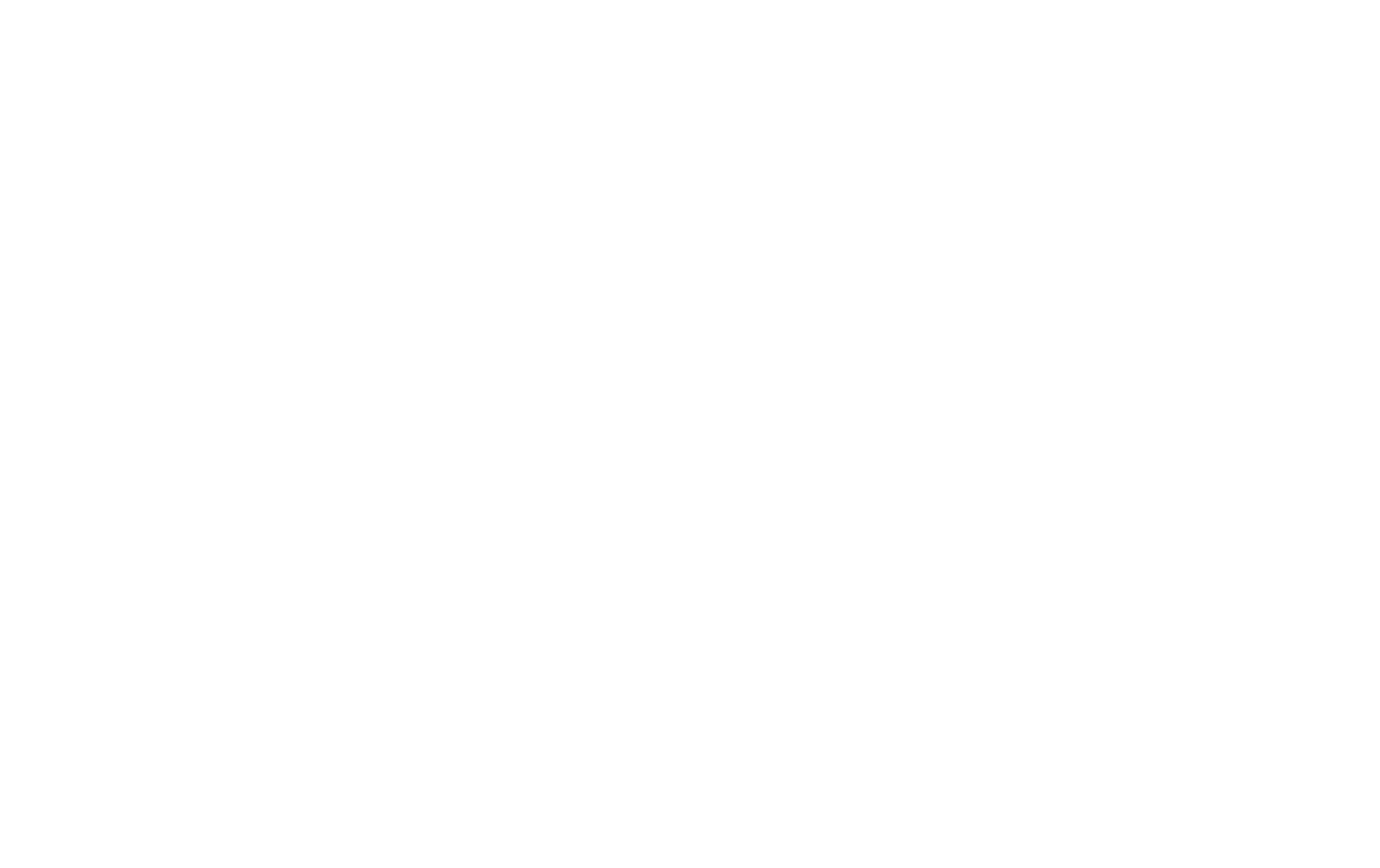# CONSEJO PROVINCIAL DE EDUCACION PAGINA: 10 JUNTA DE CLASIFICACION DE EDUCACION PRIMARIA FECHA DE EMISION:06/12/2021

# LISTADO DEFINITIVO DOCENTES TITULARES ASCENSO POR ESCUELA A¥O 2022.-

# ÚÄÄÄÄÄÄÄÄÄÄÄÄÄÄÄÄÄÄÄÄÄÄÄÄÄÄÄÄÄÄÄÄÄÄÄÄÄÄÄÄÄÄÄÄÄÄÄÄÄÄÄÄÄÄÄÄÄÄÄÄÄÄÄÄÄÄÄÄÄÄÄÄÄÄÄÄÄ¿ <sup>3</sup>Localidad: Calafate Establecimiento: ESCUELA N 80 <sup>3</sup> ÀÄÄÄÄÄÄÄÄÄÄÄÄÄÄÄÄÄÄÄÄÄÄÄÄÄÄÄÄÄÄÄÄÄÄÄÄÄÄÄÄÄÄÄÄÄÄÄÄÄÄÄÄÄÄÄÄÄÄÄÄÄÄÄÄÄÄÄÄÄÄÄÄÄÄÄÄÄÙ

| Nro Apellido y Nombre Tit A.P. ---- SERVICIOS DOCENTES ----- Ant. Cult Resi. M.A. ATP O.T. PUBL ACTIVIDADES C.C. J.E. OTRO S.D.I Aldp PUNT.<br>Ord | M.A/E Vic Dir Sup S.T. Voc D.N. Asis Dict                                   |  |      |            |       |      | LOC PROV NA/IN |            | OBSERVAC. PREMI OS<br>GRAL. |
|----------------------------------------------------------------------------------------------------------------------------------------------------|-----------------------------------------------------------------------------|--|------|------------|-------|------|----------------|------------|-----------------------------|
|                                                                                                                                                    | MAESTROS DE A¥O EN CONDICIONES DE ACCEDER A LA VICEDIRECCION DE EGB 1 Y 2 3 |  |      |            |       |      |                |            |                             |
| URZAGASTE SUSANA                                                                                                                                   | 4.00 0.30                                                                   |  | 3.00 | 10.00      |       | 3.25 | 0.10           | 3.00 32.65 |                             |
| 2 WEISSKOPF VIVIANA                                                                                                                                | 4.20                                                                        |  | 3.00 | 10.00 0.40 |       | 1.50 | 0.05           | 3.00 31.15 |                             |
| 3 ALVAREZ MARCELA                                                                                                                                  | 3.00                                                                        |  | 3.00 | 10.00      |       | 2.50 |                | 3.00 30.50 |                             |
| 4 GADEA MARIELA CARINA                                                                                                                             | 3.40                                                                        |  | 3.00 | 10.00      |       | 2.00 |                | 3.00 30.40 |                             |
| 5 VAZQUEZ ADELA                                                                                                                                    | 5.00                                                                        |  | 3.00 | 10.00      |       |      | 0.05           | 3.00 30.05 |                             |
| 6 OYARZO MARIA CELESTE                                                                                                                             | 3.80                                                                        |  | 3.00 | 10.00      |       | 1.00 | 0.10           | 3.00 29.90 |                             |
| 7 GIMENEZ PATRICIA J                                                                                                                               | 3.40                                                                        |  | 3.00 | 10.00      | 0. 10 | 1.00 |                | 3.00 29.50 |                             |
| 8 ALMONACID SILVINA A                                                                                                                              | 2.80                                                                        |  | 2.65 | 10.00      |       | 1.00 |                | 3.00 28.45 |                             |
| 9 MI RANDA ROMERA                                                                                                                                  | 2.80                                                                        |  | 3.00 | 10.00      |       |      |                | 3.00 27.80 |                             |
| 10 PALMERO MARIA                                                                                                                                   | 3.40                                                                        |  | 3.00 | 9.10 0.30  |       | 1.50 |                | 26.30      |                             |
| 11 LARROSA GI SELA                                                                                                                                 | 3.00                                                                        |  | 1.20 | 10.00      |       |      | 0.10           | 3.00 26.30 |                             |
| 12 OVEJERO NANCY                                                                                                                                   | 1.80                                                                        |  | 3.00 | 6.301.40   |       |      |                | 3.00 24.50 |                             |
| 13 FIESTAS MARTINEZ                                                                                                                                | 2.00                                                                        |  | 0.80 | 8.40       |       |      |                | 3.00 23.20 |                             |
| 14 AVILA MARIA BELEN                                                                                                                               | 2.80                                                                        |  | 0.60 | 10.00      |       |      |                | 22.40      |                             |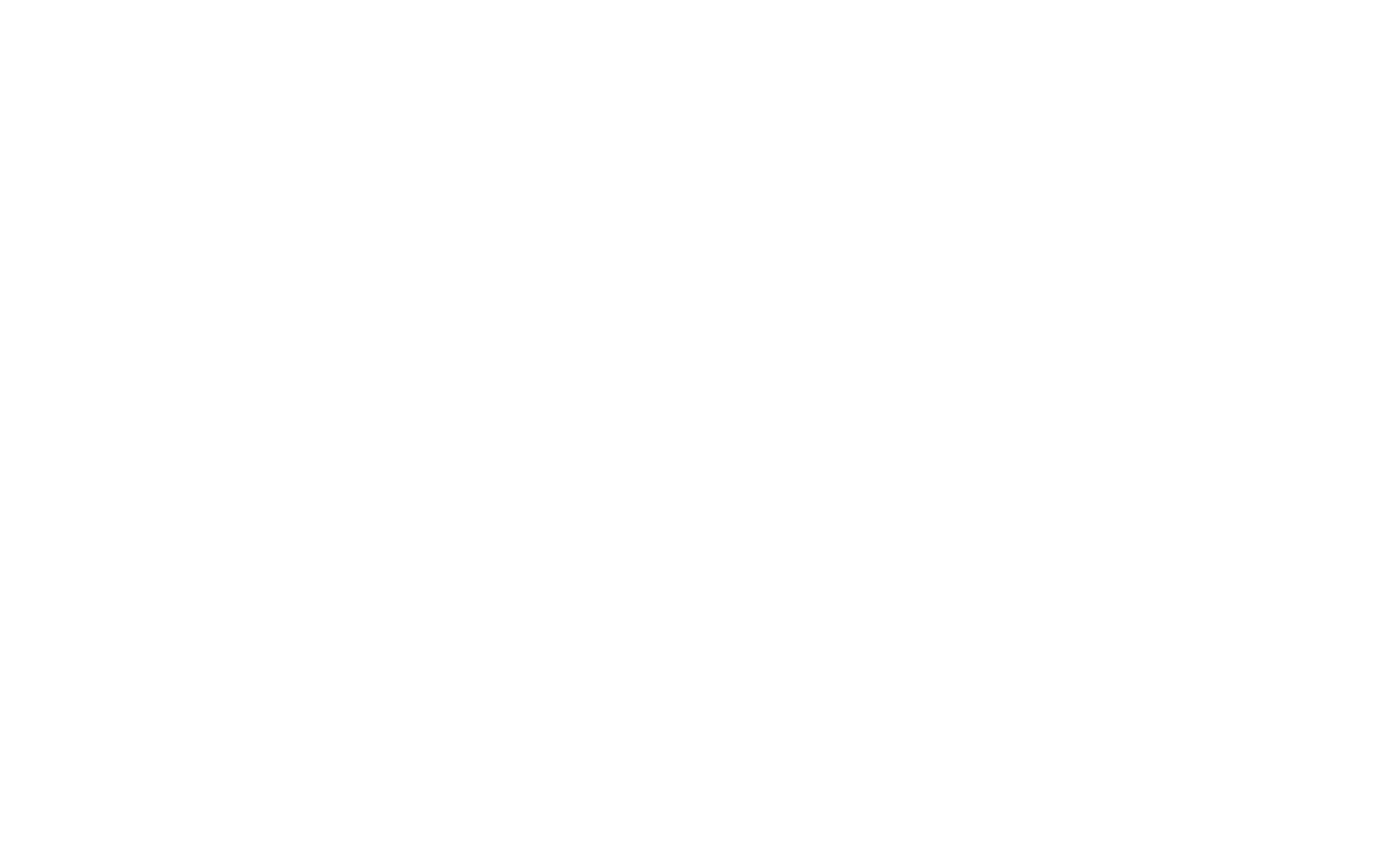CONSEJO PROVINCIAL DE EDUCACION PAGINA: 11 JUNTA DE CLASIFICACION DE EDUCACION PRIMARIA FECHA DE EMISION:06/12/2021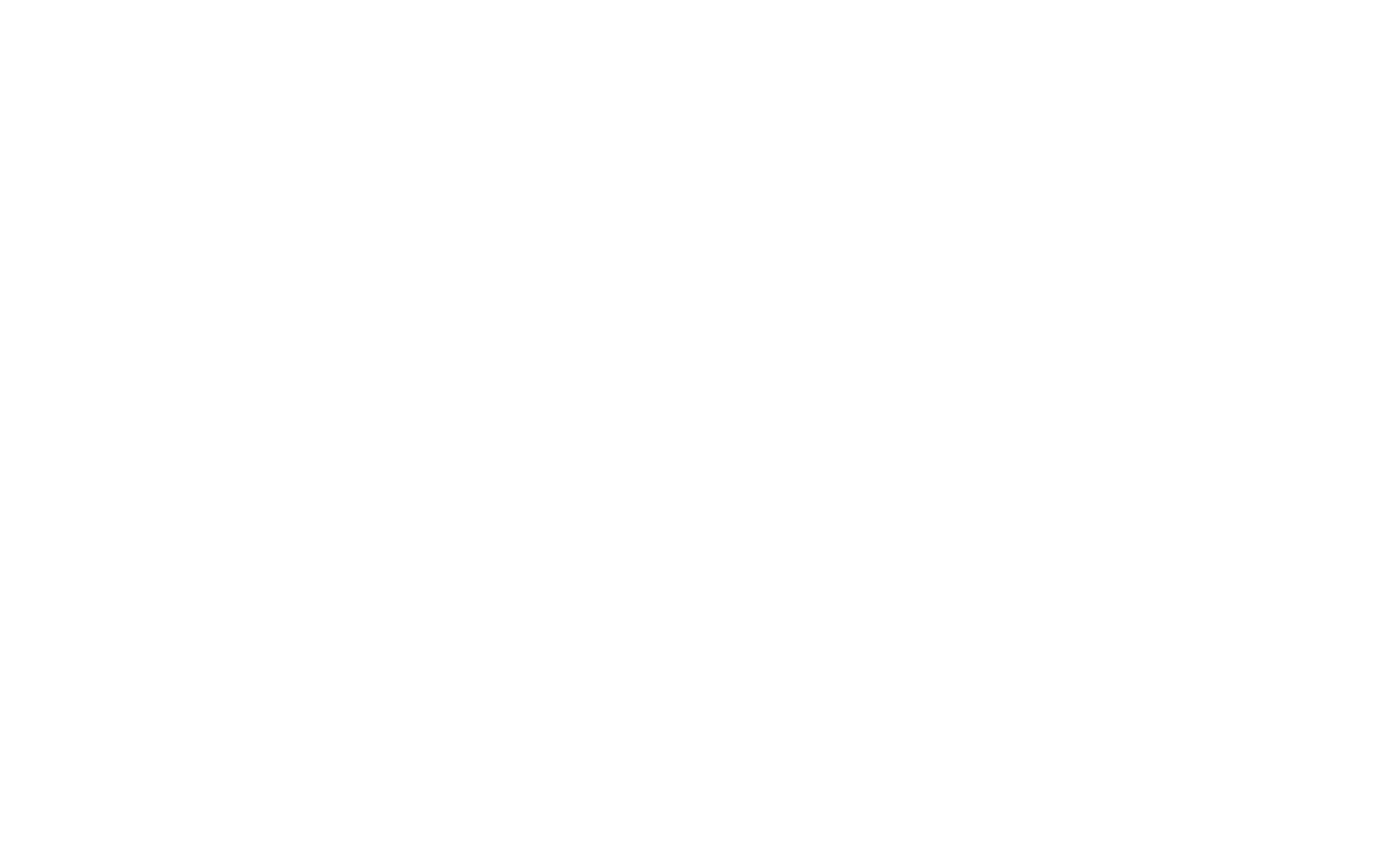## CONSEJO PROVINCIAL DE EDUCACION PAGINA: 12 JUNTA DE CLASIFICACION DE EDUCACION PRIMARIA FECHA DE EMISION:06/12/2021

# LISTADO DEFINITIVO DOCENTES TITULARES ASCENSO POR ESCUELA A¥O 2022.-

# ÚÄÄÄÄÄÄÄÄÄÄÄÄÄÄÄÄÄÄÄÄÄÄÄÄÄÄÄÄÄÄÄÄÄÄÄÄÄÄÄÄÄÄÄÄÄÄÄÄÄÄÄÄÄÄÄÄÄÄÄÄÄÄÄÄÄÄÄÄÄÄÄÄÄÄÄÄÄ¿ <sup>3</sup>Localidad: Calafate Establecimiento: ESCUELA N 89 3 ÀÄÄÄÄÄÄÄÄÄÄÄÄÄÄÄÄÄÄÄÄÄÄÄÄÄÄÄÄÄÄÄÄÄÄÄÄÄÄÄÄÄÄÄÄÄÄÄÄÄÄÄÄÄÄÄÄÄÄÄÄÄÄÄÄÄÄÄÄÄÄÄÄÄÄÄÄÄÙ

 ----------------------------------------------------------------------------------------------------------------------------------------------------------------------------- Nro Apellido y Nombre Tit A.P. ---- SERVICIOS DOCENTES ----- Ant. Cult Resi. M.A. ATP O.T. PUBL ACTIVIDADES C.C. J.E. OTRO S.D.I Aldp PUNT. OBSERVAC. PREMIOS Ord M.A/E Vic Dir Sup S.T. Voc D.N. Asis Dict LOC PROV NA/IN GRAL. -----------------------------------------------------------------------------------------------------------------------------------------------------------------------------

 ÚÄÄÄÄÄÄÄÄÄÄÄÄÄÄÄÄÄÄÄÄÄÄÄÄÄÄÄÄÄÄÄÄÄÄÄÄÄÄÄÄÄÄÄÄÄÄÄÄÄÄÄÄÄÄÄÄÄÄÄÄÄÄÄÄÄÄÄÄÄÄÄÄÄÄÄÄÄÄÄÄÄÄÄÄÄ¿ 3 MAESTROS DE A¥O EN CONDICIONES DE ACCEDER A LA VICEDIRECCION DE EGB 1 Y 2 <sup>3</sup> ÀÄÄÄÄÄÄÄÄÄÄÄÄÄÄÄÄÄÄÄÄÄÄÄÄÄÄÄÄÄÄÄÄÄÄÄÄÄÄÄÄÄÄÄÄÄÄÄÄÄÄÄÄÄÄÄÄÄÄÄÄÄÄÄÄÄÄÄÄÄÄÄÄÄÄÄÄÄÄÄÄÄÄÄÄÄÙ

| ENCINA LILIANA          | ,. 80        | .0000.10<br>$3.00 \, 0.20$ | 8.50 | 0.10          | 0.40 | 32.10      |
|-------------------------|--------------|----------------------------|------|---------------|------|------------|
| 2 CONDORI<br>LUIS RUBEN | . 80         | 3.00<br>10.00              | 5.25 |               |      | 3.00 32.05 |
| AGUI RRE CLAUDI A       | 4.80<br>0.80 | 3.00 0.40 10.00            |      | $0.20$ $0.10$ |      | 3.00 31.30 |
| GOMEZ VALERIA LAURA     | 2.60         | 3.00<br>10.00              | .00  |               |      | 3.00 28.60 |
| 5 VERA ISABEL JOVITA    | 2.80         | 3.00<br>10.00              |      |               |      | 3.00 27.80 |
| , VENTURA MARIA         | 2.60         | 3.00<br>9.10               |      |               |      | 3.00 26.70 |
| YA¥EZ OSTINELLI         | 3.20         | 2.85<br>9.10               |      | 0.10          |      | 2.00 26.25 |